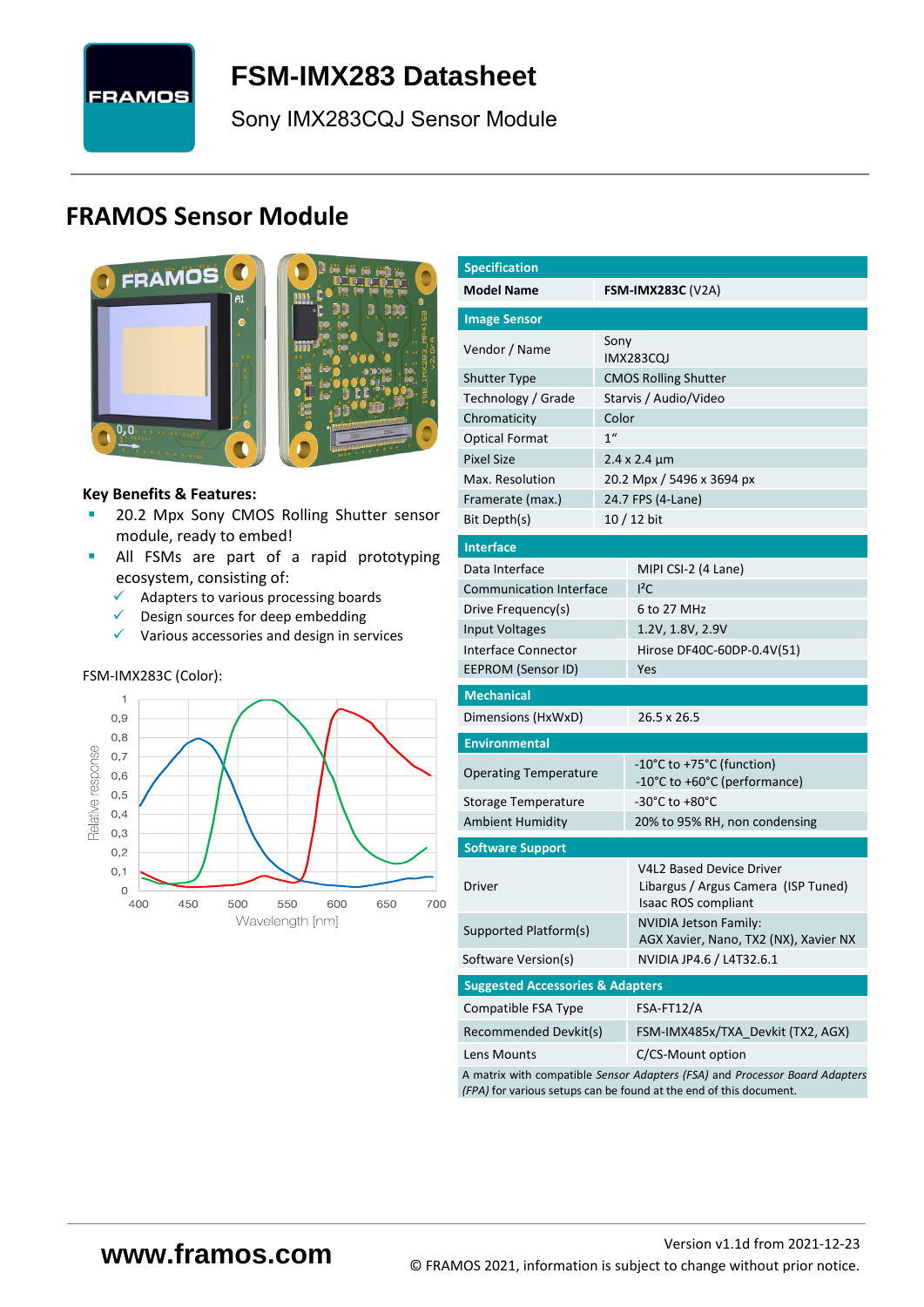FSM-IMX283C FSM-IMX283C [Datasheet](#page-0-0)

#### **Mechanical Drawing**

**PAMOS** 



Sensor image optical center is in mechanical board center.

#### **Connector Pinout**

Type: [Hirose DF40C-60DP-0.4V\(51](#page-0-6)[\)](#page-0-6)  Mating Type: Hirose DF40HC(4.0)-60DS-0.4V(51)



Signals are routed directly from image sensor to connector. Details on specific signals are described in the respective image sensor datasheet.

# **www.framos.com**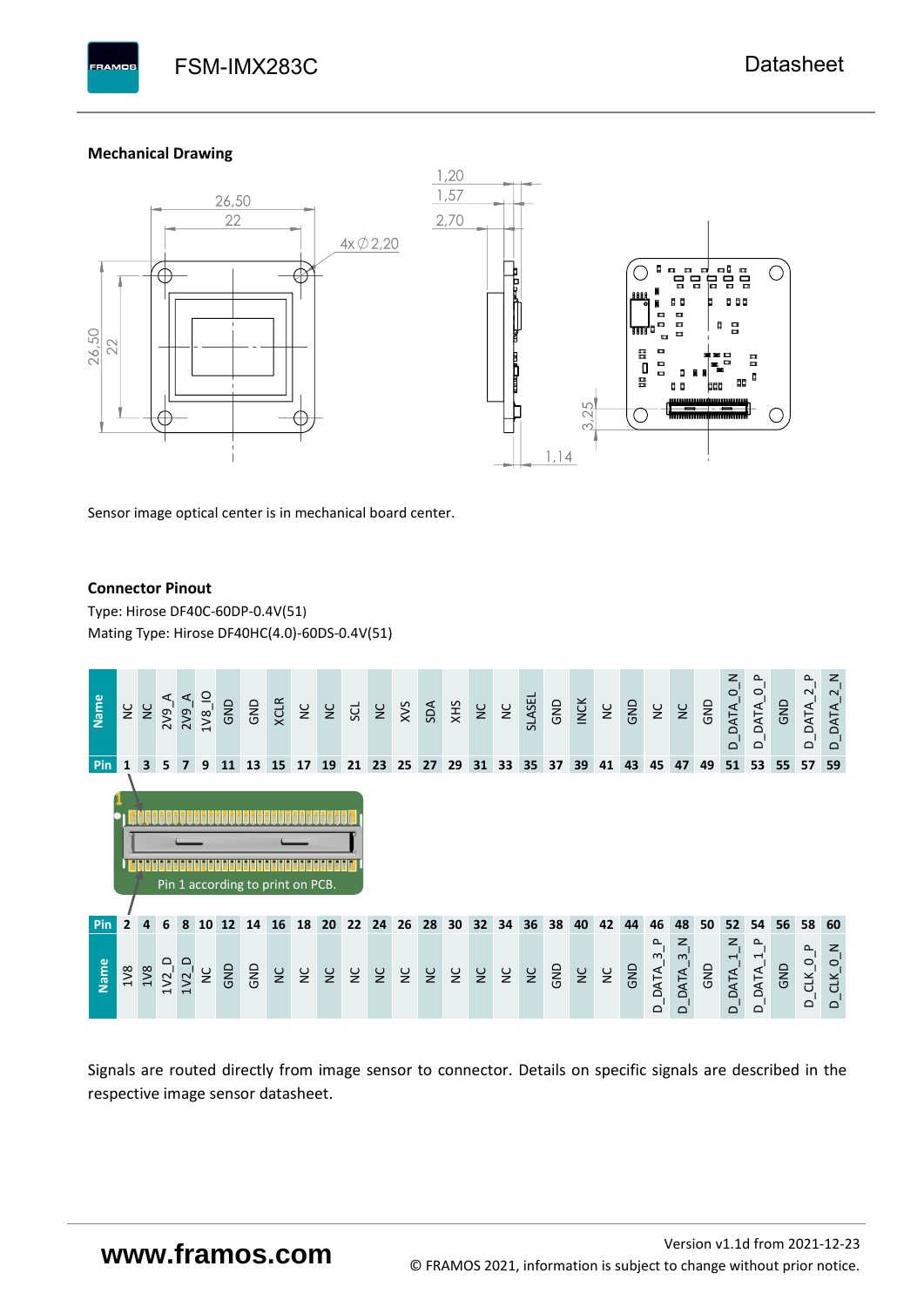FSM-IMX283C

## **Table of Contents**

FRAMOS

| 1              |       |  |
|----------------|-------|--|
|                | 1.1   |  |
|                | 1.2   |  |
|                | 1.2.1 |  |
|                | 1.2.2 |  |
| $\overline{2}$ |       |  |
|                | 2.1   |  |
|                | 2.1.1 |  |
|                | 2.1.2 |  |
| 3              |       |  |
|                | 3.1   |  |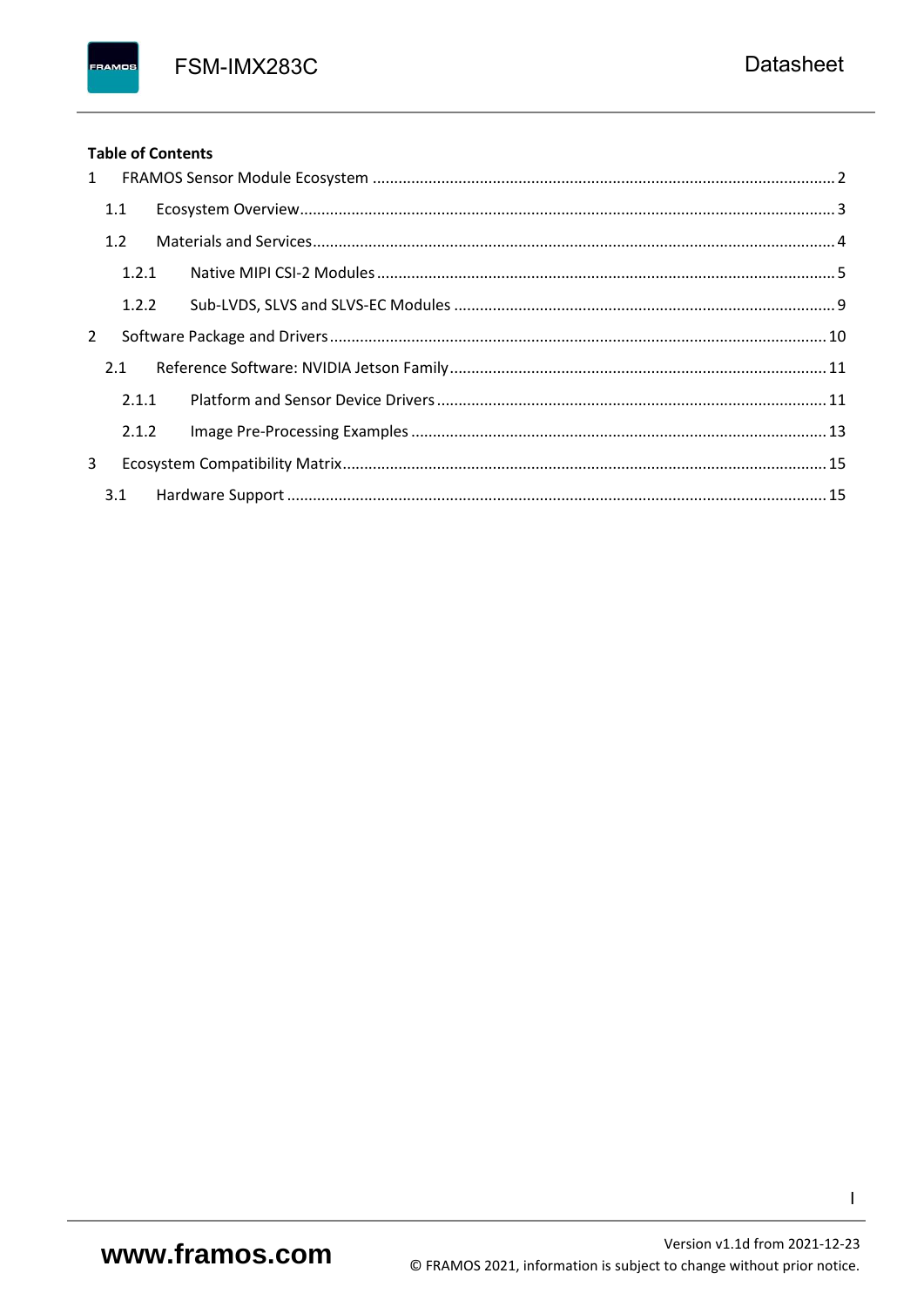# <span id="page-3-0"></span>**1 FRAMOS Sensor Module Ecosystem**

The FSM Ecosystem consists of FRAMOS Sensor Modules, Adapters, Software and Sources, and provides one coherent solution supporting the whole process of integrating image sensors into embedded vision products.

During the evaluation and proof-of-concept phase, off-the-shelf sensor modules with a versatile adapter framework allow the connection of latest image sensor technology to open processing platforms, like the NVIDIA Jetson Family or the 96boards.org standard. Reference drivers and sample applications deliver images immediately after installation, supporting V4L2 and an optional derivate API providing comfortable integration. Within the development phase, electrical design references and driver sources guide with a solid and proven baseline to quickly port into individual system designs and extend scope, while decreasing risk and efforts.

To simplify and relieve the whole supply chain, all FRAMOS Sensor Modules and adapters are optimized and ready for delivery in volume and customization with pre-configured lens holder, lens and further accessories.

#### **Off-the-Shelf Hardware**

- FRAMOS Sensor Modules (FSM) from stock, ready for evaluation and optimized for initial mass production.
- Versatile adapter framework, allowing flexible testing of different modules, on different processing boards:
	- FRAMOS Sensor Adapter (FSA): Everything the specific sensor needs for operation
	- FRAMOS Processor Adapter (FPA): Connect up to four FSM + FSA to a specific processor board
- From lenses, mechanics and cables, all needed imaging accessories from one hand

#### **Kickstart Software Package**

- Drivers with basic sensor integration:
	- V4L2 drivers for specific image sensors
	- Platform specific device tree overlays
- Streamlined V4L2 library (LibSV) with comfortable and generic C/C++ API
- Example applications demonstrating initialization, configuration and image acquisition

Further to the off-the-shelf hard- and software, the Ecosystem supports you on project basis with:

- Driver sources allowing the focus on application specific scope and sensor features
- Electrical references for FSA and FPA, supporting quick and optimized embedding of FSMs
- Engineering services via FRAMOS and its partners, allowing you to focus on your product's unique value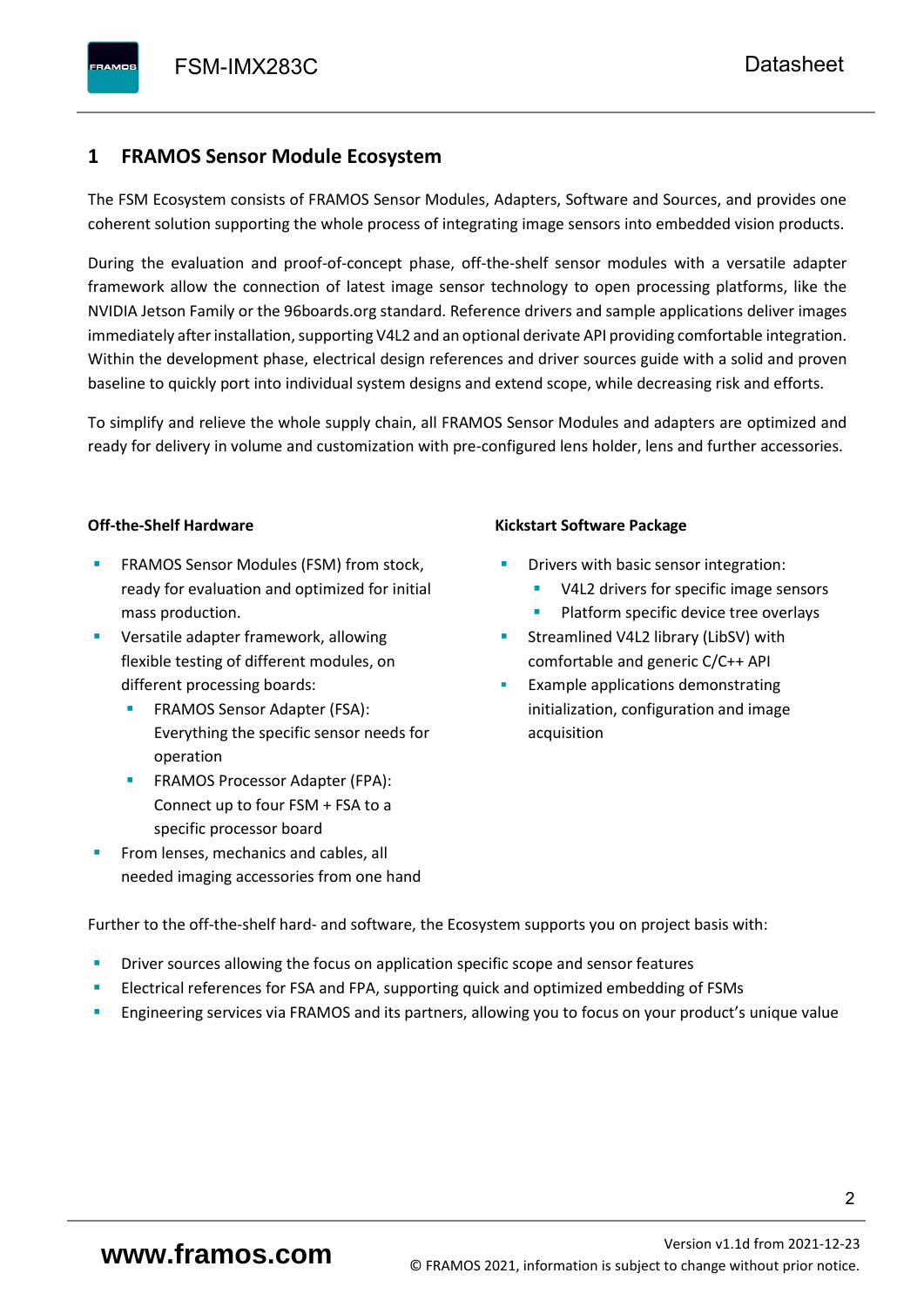# <span id="page-4-0"></span>**1.1 Ecosystem Overview**

**PAMOS** 

The figure below shows a map of compatibility with all components inside the Ecosystem. Every element (or hardware) and connection displayed in **Green** operates with native MIPI CSI-2 (D-PHY) data.



Every component and connection displayed in **Orange** or **Blue** operates with proprietary (Sub-LVDS, SLVS) or standardized (SLVS-EC) LVDS data, that requires further attention to the physical processing of the image data by either data conversion or specific FPGA IP. Users of MIPI CSI-2 based processing systems are supported by FSM specific data conversion located on dedicated FRAMOS Sensor Adapters (FSAs).



*Figure 1: Assembly of a typical Sensor Module Development Kit*

Specification and compatibility of all individual components are listed in the appropriate chapter of the full datasheet. Access to software and drivers is only granted with the purchase of the appropriate development kit. Electrical design sources, support and services are provided on individual basis, they are not part of the development kit or component purchase.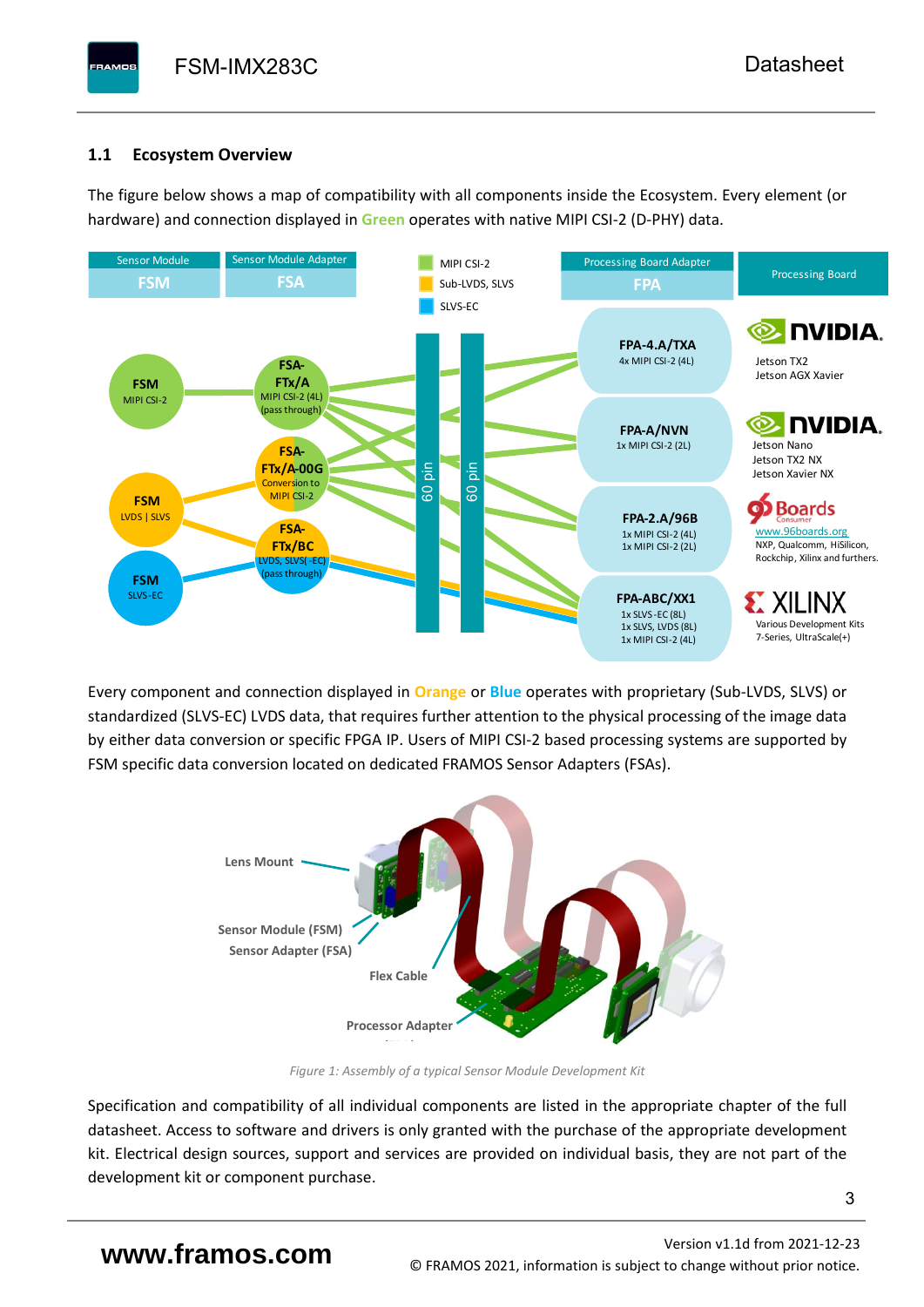#### <span id="page-5-0"></span>**1.2 Materials and Services**

Below you can find a list of materials and services as part of the FRAMOS Sensor Module Ecosystem.

#### **Hardware**

- **EXECTED FRAMOS Sensor Module Development Kits**
- **Individual Parts:** 
	- FRAMOS Sensor Modules
	- **FRAMOS Sensor Adapters**
	- **EXAMOS Processor Adapters**
	- **EXECTED** FRAMOS Module Accessories (Cables, Mounts)

**Software** (part of the Development Kit)

- Software Package for NVIDIA Jetson AGX Xavier, Nano, TX2, TX2 NX and Xavier NX
- Software Package for DragonBoard 410c (96Boards)
- **E** Xilinx FPGA reference implementation for SLVS-EC (Sony IMX421, IMX530)

#### **Design Sources** (on Project Basis)

- Software Driver Sources
- Electrical References for FSA, FPA (Schematics)

#### **Design Services**

- Off-the-shelf hardware customization including size, shape, connector and extended functionality
- Software customization and extension
	- Additional processor board support
	- Further sensor features and image (pre-)processing
- **■** Integration of additional sensors
- Optimization for volume production
- Lens assembly and alignment
- System / solution development
- Production and integration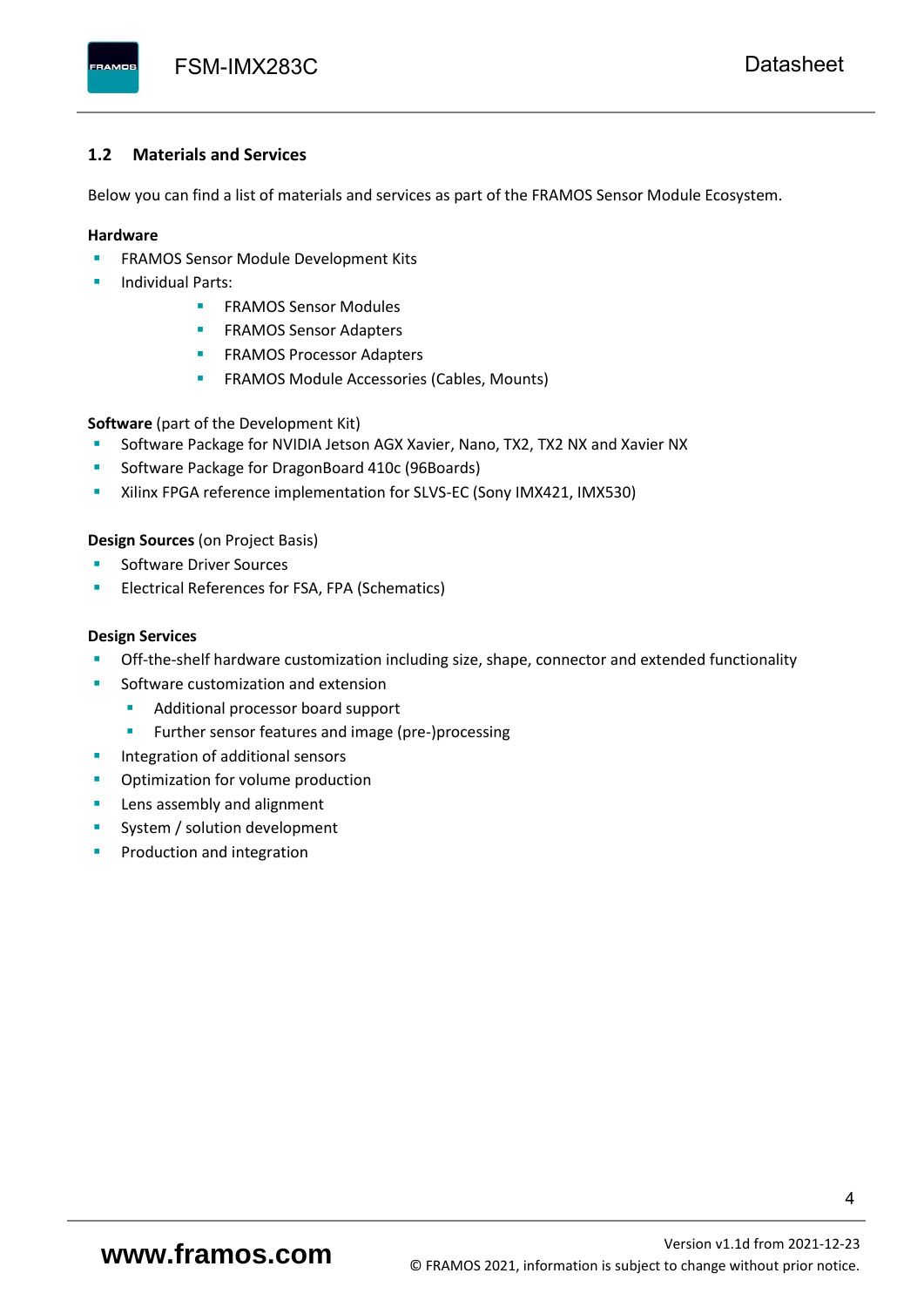## **1.2.1 Native MIPI CSI - 2 Modules**

#### **[Global Shu](#page-0-7)tters**

<span id="page-6-0"></span>

| <b>Model Name</b>                        | FSM-IMX297                      | <b>FSM-AR0144</b>            | FSM-IMX296                      | FSM-HDP230                             | <b>FSM-IMX565</b>                      |
|------------------------------------------|---------------------------------|------------------------------|---------------------------------|----------------------------------------|----------------------------------------|
| <b>Shutter Type</b>                      | <b>CMOS Global Shutter</b>      | <b>CMOS Global Shutter</b>   | <b>CMOS Global Shutter</b>      | <b>CMOS Global Shutter</b>             | <b>CMOS Global Shutter</b>             |
| <b>Technology</b>                        | Pregius (Gen2)(Bin)             |                              | Pregius (Gen2)                  |                                        | Pregius S (Gen4)                       |
| <b>Resolution [MP]</b>                   | 0.4                             | 1                            | 1.6                             | 2.3                                    | 12.3                                   |
| <b>Resolution [HxV]</b>                  | 728 x 544                       | 1280 x 800                   | 1456 x 1088                     | 1944 x 1204                            | 4128 x 3008                            |
| Max. Framerate [FPS]                     | 120.9 FPS (1-Lane)              | 60.3 FPS (2-Lane)            | 60.4 FPS (1-Lane)               | 59.9 FPS (4-Lane)<br>59.9 FPS (2-Lane) | 42.6 FPS (4-Lane)<br>22.3 FPS (2-Lane) |
| Mono / Color                             | Mono                            | Color / Mono                 | Mono                            | Color / Mono                           | Color / Mono                           |
| <b>Sensor Manufacturer</b>               | Sony                            | <b>ON Semiconductor</b>      | Sony                            | Pyxalis                                | Sony                                   |
| <b>Sensor Name</b>                       | <b>IMX297LLR /</b><br>IMX297LQR | AR0144CSSM /<br>AR0144CSSC   | <b>IMX296LLR /</b><br>IMX296LQR | HDPYX 230-G Mono<br>/ HDPYX 230-G RGB  | IMX565AAMJ-C /<br>IMX565AAQJ-C         |
| <b>Application / Grade</b>               | Sensing                         | Industrial                   | Sensing                         | Automotive                             | Industrial                             |
| <b>Optical Format [inch]</b>             | 1/2.9                           | 1/4                          | 1/2.9                           | 1/2.5                                  | 1/1.1                                  |
| Pixel Size [µm]                          | $6.9 \times 6.9$                | 3x3                          | 3.45 x 3.45                     | $3.2 \times 3.2$                       | $2.74 \times 2.74$                     |
| <b>Pixel Bitdepth [bit]</b>              | 10 bit                          | 10 / 12 bit                  | 10 bit                          | 8/10/12/14/16<br>bit                   | 8/10/12 bit                            |
| Data Interface [Type]                    | MIPI CSI-2                      | MIPI CSI-2                   | MIPI CSI-2                      | MIPI CSI-2                             | MIPI CSI-2                             |
| Data Interface [# Lanes]                 | $\mathbf{1}$                    | 1/2                          | $\mathbf{1}$                    | 2/4                                    | 2/4                                    |
| <b>Communication Interface</b>           | $I2C$ (4-wire serial)           | $l^2C$                       | $I2C$ (4-wire serial)           | $l^2C$                                 | $I^2C$                                 |
| <b>Drive Frequency [MHz]</b>             | 37.125 / 74.25 / 54             | 6 to 48                      | 37.125 / 74.25 / 54             | 6 to 27                                | 37.125 / 54 / 74.25<br><b>MHz</b>      |
| <b>Input Voltages</b>                    | 1.2V, 1.8V, 3.3V                | 1.2V, 1.8V, 2.8V             | 1.2V, 1.8V, 3.3V                | 1.2V, 1.8V, 2.8V                       | 1.1V, 1.8V, 2.9V, 3.3V                 |
| <b>Supported Lens Mounts</b>             | M12 or<br>C/CS-Mount options    | M12 or<br>C/CS-Mount options | M12 or<br>C/CS-Mount options    | M12 or<br>C/CS-Mount options           | C/CS-Mount option                      |
| <b>Board Dimensions [mm<sup>2</sup>]</b> | 26.5 mm x 26.5 mm               | 26.5 mm x 26.5 mm            | 26.5 mm x 26.5 mm               | 26.5 mm x 26.5 mm                      | 26.5 mm x 26.5 mm                      |

 $\mathfrak{g}$ 

www.framos.com **www.framos.com**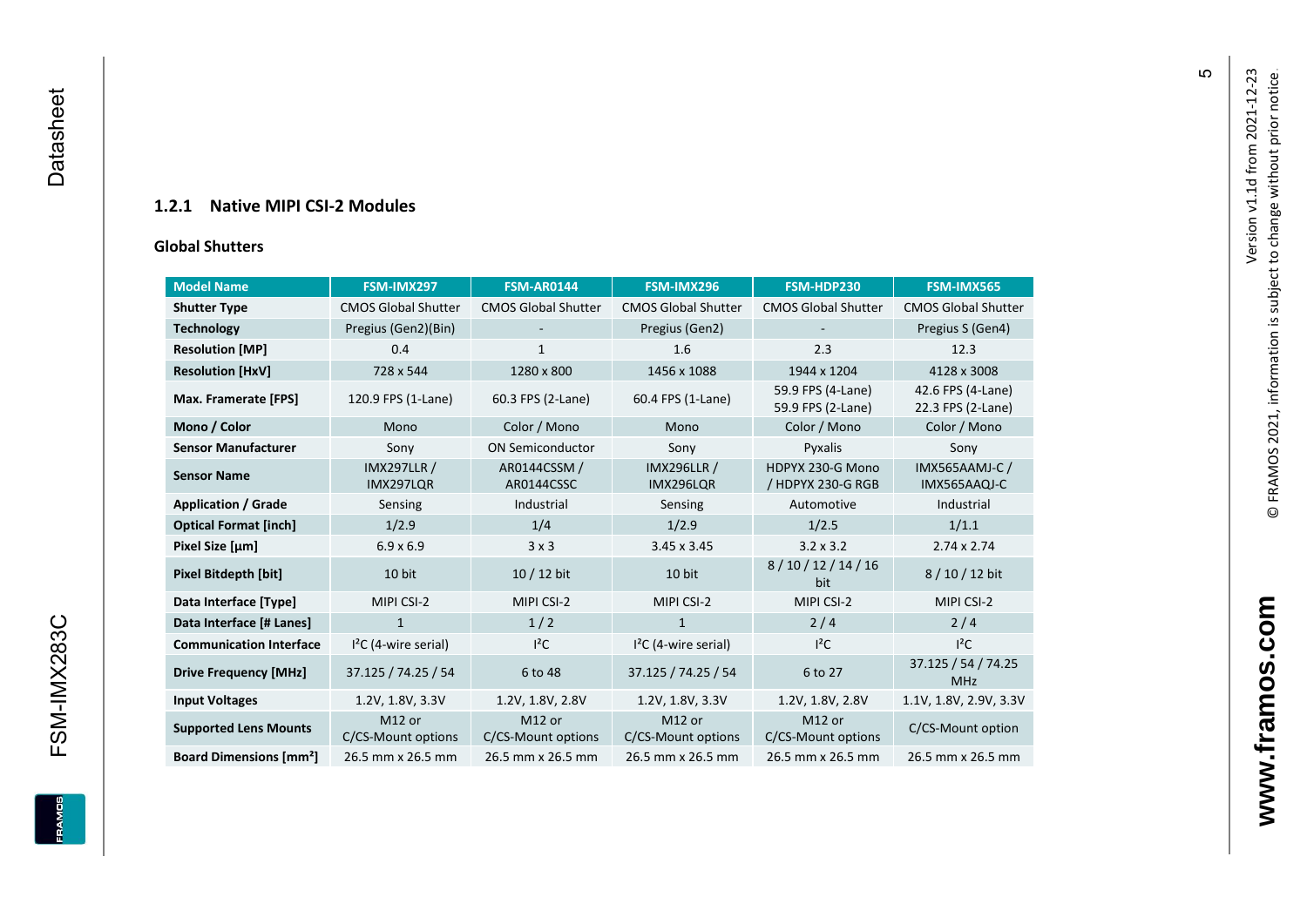#### **Rolling Shutters (Part 1/ 3 ) – up to 5 MP**

| <b>Model Name</b>                                     | FSM-IMX327                         | FSM-IMX290                          | FSM-IMX462                           | FSM-IMX464                         | FSM-IMX335                         | <b>FSM-AR0521</b>              |
|-------------------------------------------------------|------------------------------------|-------------------------------------|--------------------------------------|------------------------------------|------------------------------------|--------------------------------|
| <b>CMOS Rolling</b><br><b>Shutter Type</b><br>Shutter |                                    | <b>CMOS Rolling</b><br>Shutter      | <b>CMOS Rolling</b><br>Shutter       | <b>CMOS Rolling</b><br>Shutter     | <b>CMOS Rolling</b><br>Shutter     | <b>CMOS Rolling</b><br>Shutter |
| <b>Technology</b>                                     | Starvis + NIR                      | Starvis + NIR                       | <b>Starvis</b>                       | Starvis + NIR                      | <b>Starvis</b>                     |                                |
| <b>Resolution [MP]</b>                                | 2.1                                | 2.1                                 | 2.1                                  | 4.2                                | 5                                  | 5                              |
| <b>Resolution [HxV]</b>                               | 1920 x 1080                        | 1920 x 1080                         | 1920 x 1080                          | 2712 x 1538                        | 2616 x 1964                        | 2592 x 1944                    |
| Max. Framerate [FPS]                                  | 60 FPS (4-Lane)<br>60 FPS (2-Lane) | 120 FPS (4-Lane)<br>60 FPS (2-Lane) | 120 FPS (4-Lane)<br>60 FPS (2-Lane)  | 90 FPS (4-Lane)<br>30 FPS (2-Lane) | 60 FPS (4-Lane)<br>30 FPS (2-Lane) |                                |
| Mono / Color                                          | Color                              | Color                               | Mono                                 | Color / Mono                       | Color / Mono                       | Color / Mono                   |
| <b>Sensor Manufacturer</b>                            | Sony                               | Sony                                | Sony                                 | Sony                               | Sony                               | <b>ON Semiconductor</b>        |
| <b>Sensor Name</b>                                    | <b>IMX327LOR1</b>                  | IMX462LOR-C                         | <b>IMX290LLR /</b><br>IMX290LQR      | IMX464LQR-C                        | <b>IMX335LLN /</b><br>IMX335LQN    | AR0521SR2M /<br>AR0521SR2C     |
| <b>Application / Grade</b>                            | Security                           | Security                            | Security<br>Security                 |                                    | Security                           |                                |
| <b>Optical Format [inch]</b>                          | 1/2.8                              | 1/2.8                               | 1/2.8                                | 1/1.8                              |                                    | 1/2.5                          |
| Pixel Size [µm]                                       | $2.9 \times 2.9$                   | $2.9 \times 2.9$                    | $2.9 \times 2.9$<br>$2.9 \times 2.9$ |                                    | $2 \times 2$                       | $2.2 \times 2.2$               |
| <b>Pixel Bitdepth [bit]</b>                           | 10 / 12 bit                        | 10 / 12 bit                         | 10 / 12 bit                          | 10 / 12 bit                        | 10 / 12 bit                        | 8/10/12 bit                    |
| Data Interface [Type]                                 | MIPI CSI-2                         | MIPI CSI-2                          | MIPI CSI-2                           | MIPI CSI-2                         | MIPI CSI-2                         | MIPI CSI-2                     |
| Data Interface [# Lanes]                              | 2/4                                | 2/4                                 | 2/4                                  | 2/4                                | 2/4                                | 2/4                            |
| <b>Communication Interface</b>                        | $I2C$ (4-wire serial)              | $l^2C$                              | $I2C$ (4-wire serial)                | $I^2C$                             | $l^2C$                             | $l^2C$                         |
| <b>Drive Frequency [MHz]</b>                          | 37.125 / 74.25<br>37.125 / 74.25   |                                     | 37.125 / 74.25                       | 6 to 27 / 37.125 /<br>74.25        | $6 - 27 / 37.125 /$<br>74.25       | 10 to 48                       |
| <b>Input Voltages</b>                                 | 1.2V, 1.8V, 2.9V                   | 1.2V, 1.8V, 2.9V                    | 1.2V, 1.8V, 2.9V                     | 1.2V, 1.8V, 2.9V                   | 1.2V, 1.8V, 2.9V                   | 1.2V, 1.8V, 2.7V               |
| <b>Supported Lens Mounts</b>                          | M12 or C/CS-Mount<br>options       | M12 or C/CS-Mount<br>options        | M12 or C/CS-Mount<br>options         | M12 or C/CS-Mount<br>options       | M12 or C/CS-Mount<br>options       | M12 or C/CS-Mount<br>options   |
| <b>Board Dimensions [mm<sup>2</sup>]</b>              | $26.5 \times 26.5$                 | $26.5 \times 26.5$                  | 26.5 x 26.5                          | $26.5 \times 26.5$                 | 26.5 x 26.5                        | 26.5 x 26.5                    |

 $\pmb{\circ}$ 

**www.framos.com**

www.framos.com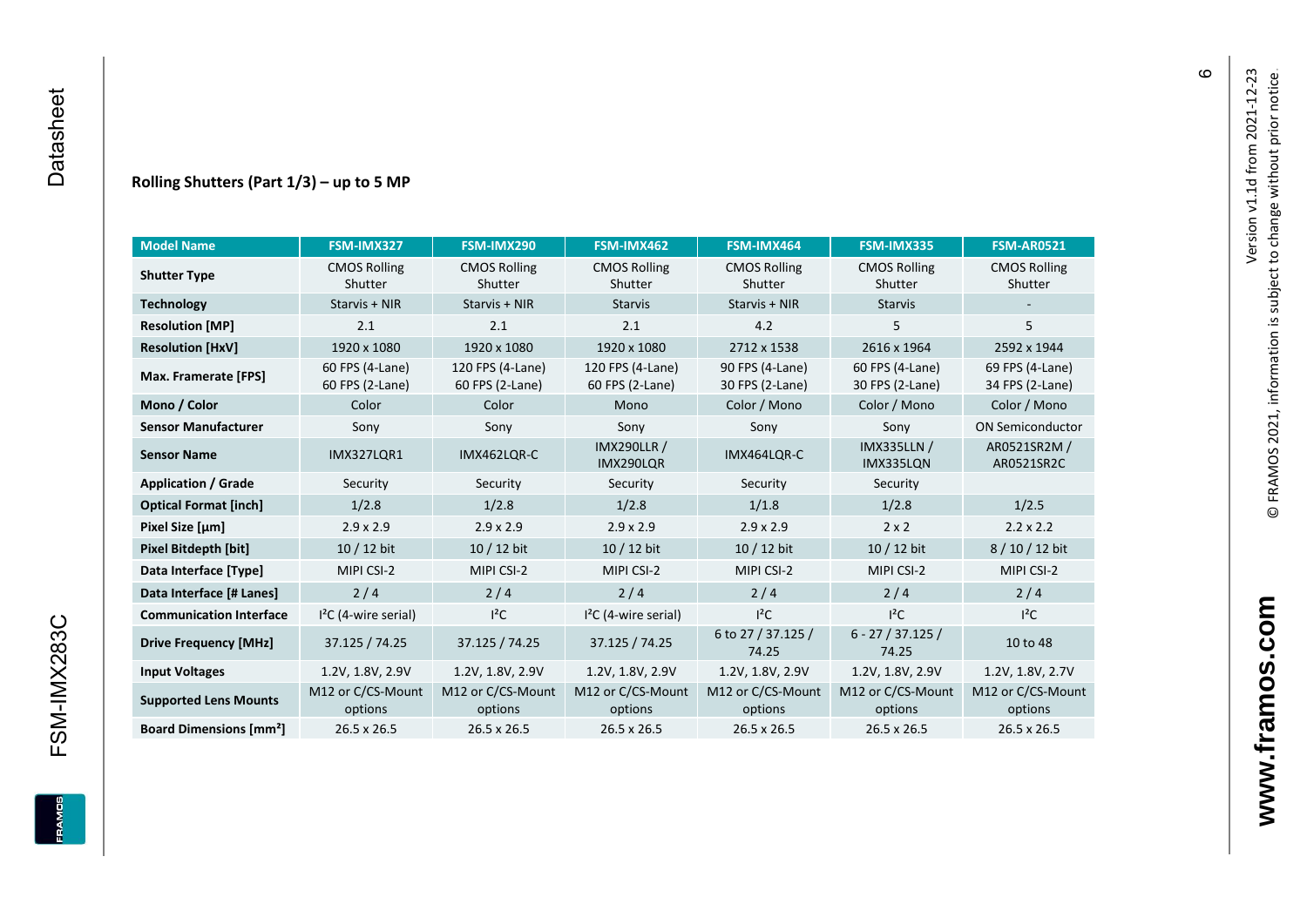#### **Rolling Shutters (Part 2/ 3 ) – 8 MP**

| <b>Model Name</b>                                     | FSM-IMX334                      | FSM-IMX485                         | <b>FSM-IMX585</b>                    | FSM-IMX678                         | <b>FSM-IMX415</b>                  | <b>FSM-IMX715</b>                  |
|-------------------------------------------------------|---------------------------------|------------------------------------|--------------------------------------|------------------------------------|------------------------------------|------------------------------------|
| <b>CMOS Rolling</b><br><b>Shutter Type</b><br>Shutter |                                 | <b>CMOS Rolling</b><br>Shutter     | <b>CMOS Rolling</b><br>Shutter       | <b>CMOS Rolling</b><br>Shutter     | <b>CMOS Rolling</b><br>Shutter     | <b>CMOS Rolling</b><br>Shutter     |
| <b>Technology</b>                                     | <b>Starvis</b>                  | Starvis + NIR                      | Starvis2                             | Starvis2                           | Starvis + NIR                      | Starvis + NIR                      |
| <b>Resolution [MP]</b>                                | 8.3                             | 8.3                                | 8.3                                  | 8.3                                | 8.4                                | 8.4                                |
| <b>Resolution [HxV]</b>                               | 3864 x 2180                     | 3864 x 2180                        | 3856 x 2180                          | 3856 x 2180                        | 3864 x 2192                        | 3864 x 2192                        |
| Max. Framerate [FPS]                                  | 60 FPS (4-Lane)                 | 72 FPS (4-Lane)<br>38 FPS (2-Lane) | 90.1 FPS (4-Lane)<br>30 FPS (2-Lane) | 72 FPS (4-Lane)<br>30 FPS (2-Lane) | 90 FPS (4-Lane)<br>44 FPS (2-Lane) | 90 FPS (4-Lane)<br>44 FPS (2-Lane) |
| Mono / Color                                          | Color / Mono                    | Color                              | Color                                | Color / Mono                       | Color                              | Color                              |
| <b>Sensor Manufacturer</b>                            | Sony                            | Sony                               | Sony                                 | Sony                               | Sony                               | Sony                               |
| <b>Sensor Name</b>                                    | <b>IMX334LLR /</b><br>IMX334LQR | <b>IMX485LQJ</b>                   | IMX585AAQJ1-C                        | IMX678AAQR1                        | IMX415-AAQR                        | IMX715AAQR1                        |
| <b>Application / Grade</b>                            | Security                        | Security                           | Security                             | Security                           | Security                           | Security                           |
| <b>Optical Format [inch]</b>                          | 1/1.8                           | 1/1.2                              | 1/1.2                                | 1/1.8                              |                                    | 1/2.8                              |
| Pixel Size [µm]                                       | $2 \times 2$                    | $2.9 \times 2.9$                   | $2.9 \times 2.9$                     | $2 \times 2$                       | $1.45 \times 1.45$                 | $1.45 \times 1.45$                 |
| <b>Pixel Bitdepth [bit]</b>                           | $10/12$ bit                     | 10 / 12 bit                        | 10 / 12 bit                          | $10/12$ bit                        | 10 / 12 bit                        | $10/12$ bit                        |
| Data Interface [Type]                                 | MIPI CSI-2                      | MIPI CSI-2                         | MIPI CSI-2                           | MIPI CSI-2                         | MIPI CSI-2                         | MIPI CSI-2                         |
| Data Interface [# Lanes]                              | $\overline{4}$                  | 2/4                                | 2/4                                  | 2/4                                | 2/4                                | 2/4                                |
| <b>Communication Interface</b>                        | $I^2C$                          | $I^2C$                             | $I^2C$                               | $I^2C$                             | $I^2C$                             | $I^2C$                             |
| <b>Drive Frequency [MHz]</b>                          | $6 - 27 / 37.125 /$<br>74.25    | 6 to 27 / 37.125 /<br>74.25        | 6 to 27 / 37.125 /<br>72/74.25       | $6 - 27 / 37.125 /$<br>74.25       | 24 / 27 / 37.125 /<br>72 / 74.25   | 24 / 27 / 37.125 /<br>72 / 74.25   |
| <b>Input Voltages</b>                                 | 1.2V, 1.8V, 2.9V                | 1.2V, 1.8V, 2.9V                   | 1.1V, 1.8V, 3.3V                     | 1.1V, 1.8V, 3.3V                   | 1.1V, 1.8V, 2.9V                   | 1.1V, 1.8V, 2.9V                   |
| <b>Supported Lens Mounts</b>                          | M12 or C/CS-<br>Mount options   | C/CS-Mount option                  | C/CS-Mount option                    | M12 or C/CS-<br>Mount options      | M12 or C/CS-<br>Mount options      | M12 or C/CS-<br>Mount options      |
| <b>Board Dimensions [mm<sup>2</sup>]</b>              | 26.5 x 26.5                     | $26.5 \times 26.5$                 | 26.5 x 26.5                          | $26.5 \times 26.5$                 | 26.5 x 26.5                        | 26.5 x 26.5                        |

 $\overline{r}$ 

FSM-IMX283C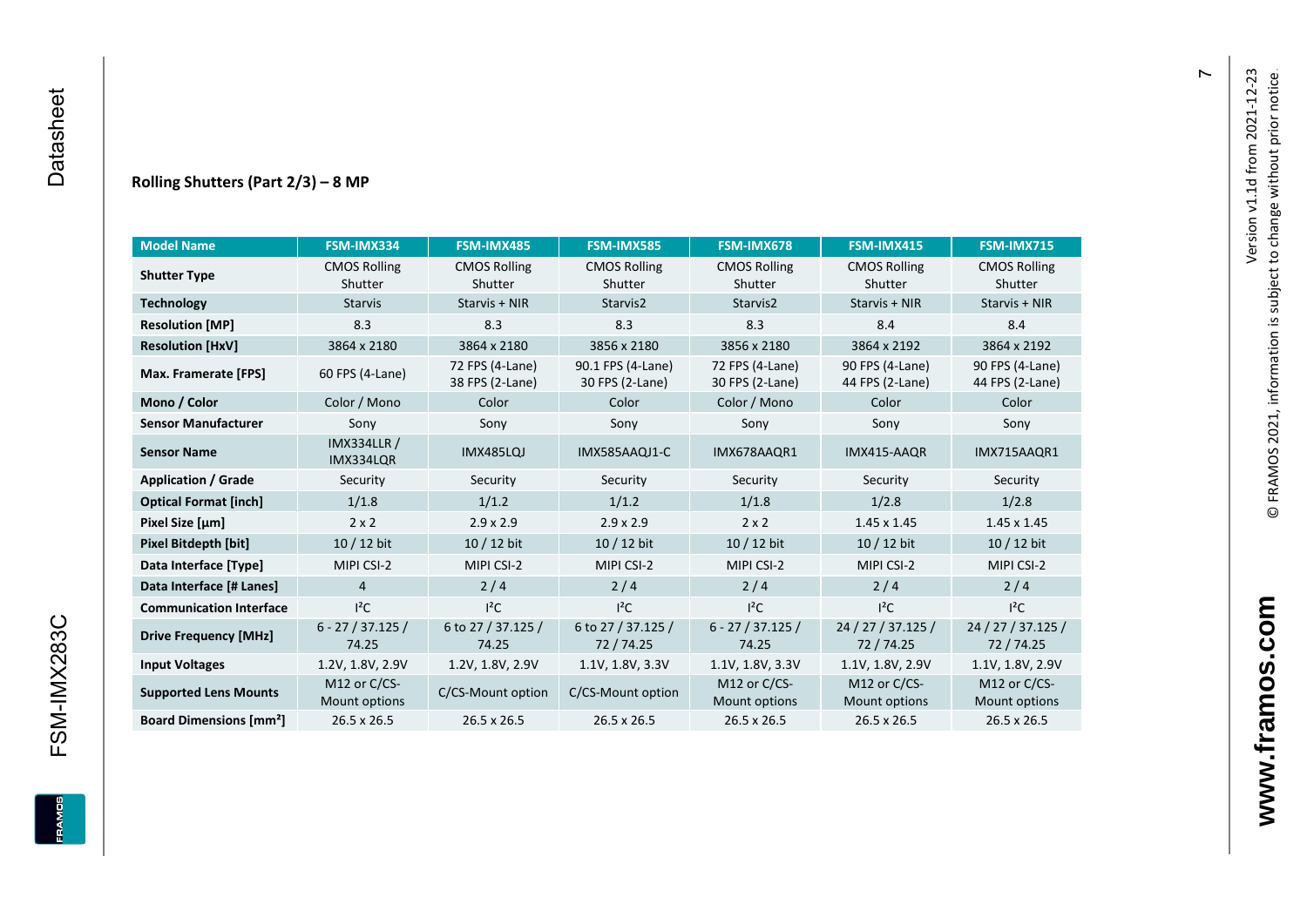| <b>Model Name</b>                        | FSM-IMX412                               | FSM-IMX577                           | FSM-IMX477                           | <b>FSM-AR1335</b>                    | FSM-IMX283                  |
|------------------------------------------|------------------------------------------|--------------------------------------|--------------------------------------|--------------------------------------|-----------------------------|
| <b>Shutter Type</b>                      | <b>CMOS Rolling Shutter</b>              | <b>CMOS Rolling Shutter</b>          | <b>CMOS Rolling Shutter</b>          | <b>CMOS Rolling Shutter</b>          | <b>CMOS Rolling Shutter</b> |
| <b>Technology</b><br><b>Starvis</b>      |                                          | <b>Starvis</b>                       | <b>Starvis</b>                       |                                      | <b>Starvis</b>              |
| <b>Resolution [MP]</b>                   | 12.3                                     | 12.3                                 | 12.3                                 | 13.1                                 | 20.2                        |
| <b>Resolution [HxV]</b>                  | 4056 x 3040                              | 4056 x 3040                          | 4056 x 3040                          | 4208 x 3120                          | 5496 x 3694                 |
| Max. Framerate [FPS]                     | 59.9 FPS (4-Lane)<br>30 FPS (2-Lane)     | 59.9 FPS (4-Lane)<br>30 FPS (2-Lane) | 59.9 FPS (4-Lane)<br>30 FPS (2-Lane) | 27.2 FPS (4-Lane)<br>13 FPS (2-Lane) | 24.7 FPS (4-Lane)           |
| Mono / Color                             | Color                                    | Color                                | Color                                | Color                                | Color                       |
| <b>Sensor Manufacturer</b>               | Sony                                     | Sony                                 | Sony                                 | <b>ON Semiconductor</b>              | Sony                        |
| <b>Sensor Name</b>                       | IMX412-AACK                              | IMX477-AAPK                          | IMX577-AACK                          | AR1335CSSM /<br>AR1335CSSC           | <b>IMX283CQJ</b>            |
| <b>Application / Grade</b>               | Security                                 | Security                             | Security                             | Industrial                           | Audio/Video                 |
| <b>Optical Format [inch]</b>             | 1/2.3                                    | 1/2.3                                | 1/2.3                                | 1/3.2                                | $\mathbf{1}$                |
| Pixel Size [µm]                          | $1.55 \times 1.55$                       | $1.55 \times 1.55$                   | 1.55 x 1.55                          | $1.1 \times 1.1$                     | $2.4 \times 2.4$            |
| Pixel Bitdepth [bit]                     | $10/12$ bit                              | 8/10/12 bit                          | 8/10/12 bit                          | 8 / 10 bit                           | 10 / 12 bit                 |
| Data Interface [Type]                    | MIPI CSI-2                               | MIPI CSI-2                           | MIPI CSI-2                           | MIPI CSI-2                           | MIPI CSI-2                  |
| Data Interface [# Lanes]                 | $2/4$                                    | 2/4                                  | 2/4                                  | 2/4                                  | $\overline{4}$              |
| <b>Communication Interface</b>           | $I2C$ (CCI)                              | $I2C$ (CCI)                          | $I2C$ (CCI)                          | $l^2C$                               | $l^2C$                      |
| <b>Drive Frequency [MHz]</b>             | 6/12/18/27                               | 6 to 27                              | 6 to 27                              | 6 to 48                              | 6 to 27                     |
| <b>Input Voltages</b>                    | 1.05V, 1.8V, 2.75V                       | 1.05V, 1.8V, 2.8V                    | 1.05V, 1.8V, 2.8V                    | 1.2V, 1.8V, 2.7V                     | 1.2V, 1.8V, 2.9V            |
| <b>Supported Lens Mounts</b>             | M <sub>12</sub> or<br>C/CS-Mount options | M12 or<br>C/CS-Mount options         | M12 or<br>C/CS-Mount options         | M12 or<br>C/CS-Mount options         | C/CS-Mount option           |
| <b>Board Dimensions [mm<sup>2</sup>]</b> | 26.5 x 26.5                              | 26.5 x 26.5                          | 26.5 x 26.5                          | 26.5 x 26.5                          | 26.5 x 26.5                 |

 $\infty$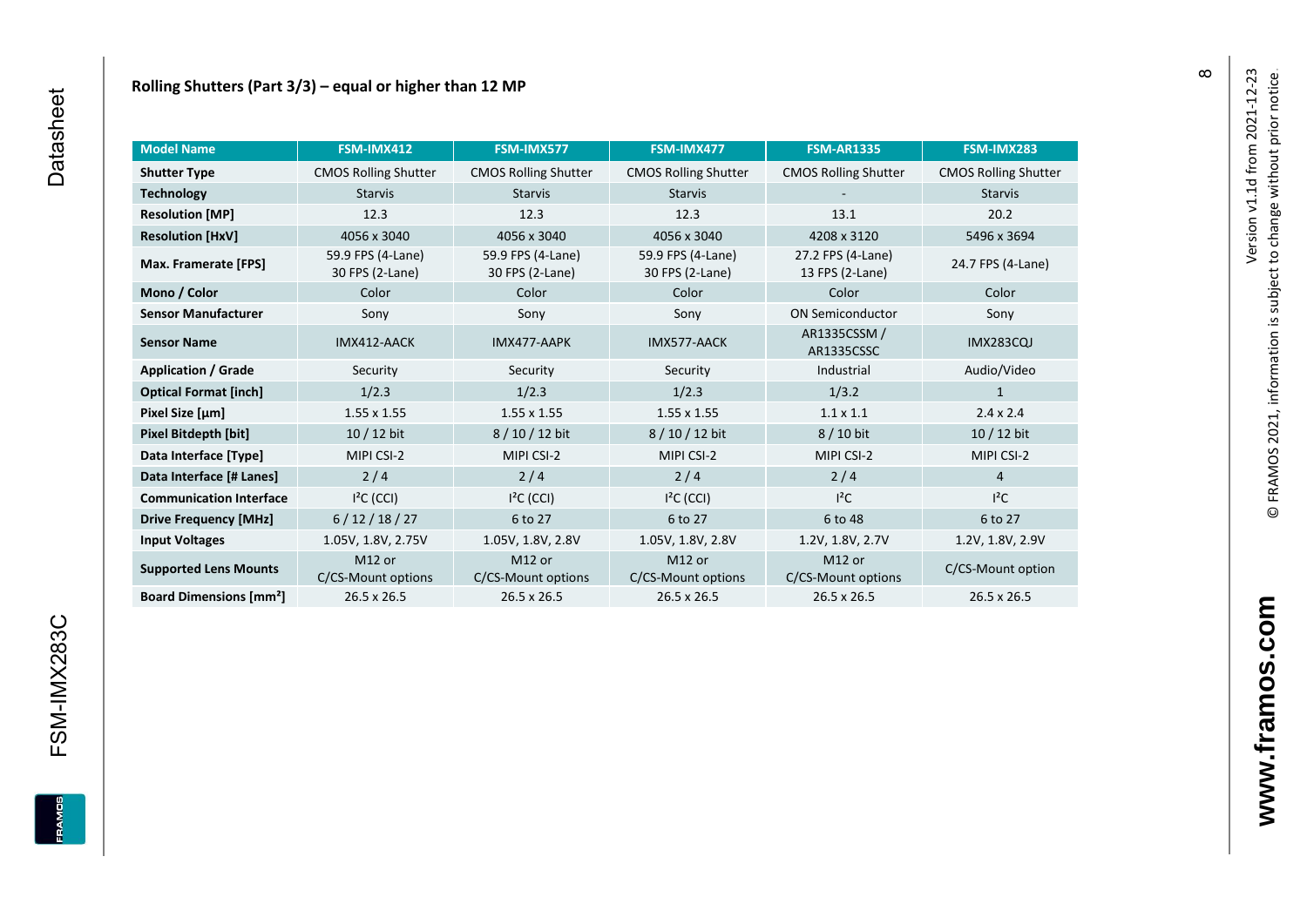### **[1.2.2](#page-0-7) Sub -LVDS, SLVS and SLVS -EC Modules**

<span id="page-10-0"></span>

| <b>Model Name</b>                        | FSM-IMX264                 | FSM-IMX304                 | FSM-IMX530                                            |
|------------------------------------------|----------------------------|----------------------------|-------------------------------------------------------|
| <b>Shutter Type</b>                      | <b>CMOS Global Shutter</b> | <b>CMOS Global Shutter</b> | <b>CMOS Global Shutter</b>                            |
| <b>Technology</b>                        | Pregius (Gen2)             | Pregius (Gen2)             | Pregius S (Gen4)                                      |
| <b>Resolution [MP]</b>                   | 5.1                        | 12.4                       | 24.5                                                  |
| <b>Resolution [HxV]</b>                  | 2464 x 2056                | 4112 x 3008                | 5328 x 4608                                           |
| Max. Framerate [FPS]                     | CSI-2: 35.7 FPS (4-Lane)   | CSI-2: 23.4 FPS (4-Lane)   | SLVS-EC: 106.9 FPS (8-Lane)<br>CSI-2: 30 FPS (4-Lane) |
| Mono / Color                             | Color / Mono               | Color / Mono               | Color / Mono                                          |
| <b>Sensor Manufacturer</b>               | Sony                       | Sony                       | Sony                                                  |
| <b>Sensor Name</b>                       | IMX264LLR / IMX264LQR      | IMX304LLR / IMX304LQR      | IMX530-AAMJ / IMX530-AAQJ                             |
| <b>Application / Grade</b>               | Industrial                 | Industrial                 | Industrial                                            |
| <b>Optical Format [inch]</b>             | 2/3                        | 1.1                        | 1.2                                                   |
| Pixel Size [µm]                          | $3.45 \times 3.45$         | $3.45 \times 3.45$         | $2.74 \times 2.74$                                    |
| Pixel Bitdepth [bit]                     | 12 bit                     | 12 bit                     | $8/10/12$ bit                                         |
| Data Interface [Type]                    | SubLVDS                    | SubLVDS                    | SLVS, SLVS-EC                                         |
| Data Interface [# Lanes]                 | 4                          | 4/8                        | 1/2/4/8                                               |
| <b>Communication Interface</b>           | $I2C$ (4-wire serial)      | $I2C$ (4-wire serial)      | $I2C$ (4-wire serial)                                 |
| <b>Drive Frequency [MHz]</b>             | 37.125 / 54 / 74.25        | 37.125 / 54 / 74.25        | 37.125 / 54 / 74.25                                   |
| <b>Input Voltages</b>                    | 1.2V, 1.8V, 3.3V           | 1.2V, 1.8V, 3.3V           | 1.1V, 1.8V, 2.9V, 3.3V                                |
| <b>Supported Lens Mounts</b>             | C/CS-Mount option          | C/CS-Mount option          | C/CS-Mount option                                     |
| <b>Board Dimensions [mm<sup>2</sup>]</b> | 28 x 28                    | 28 x 28                    | 28 x 28                                               |

თ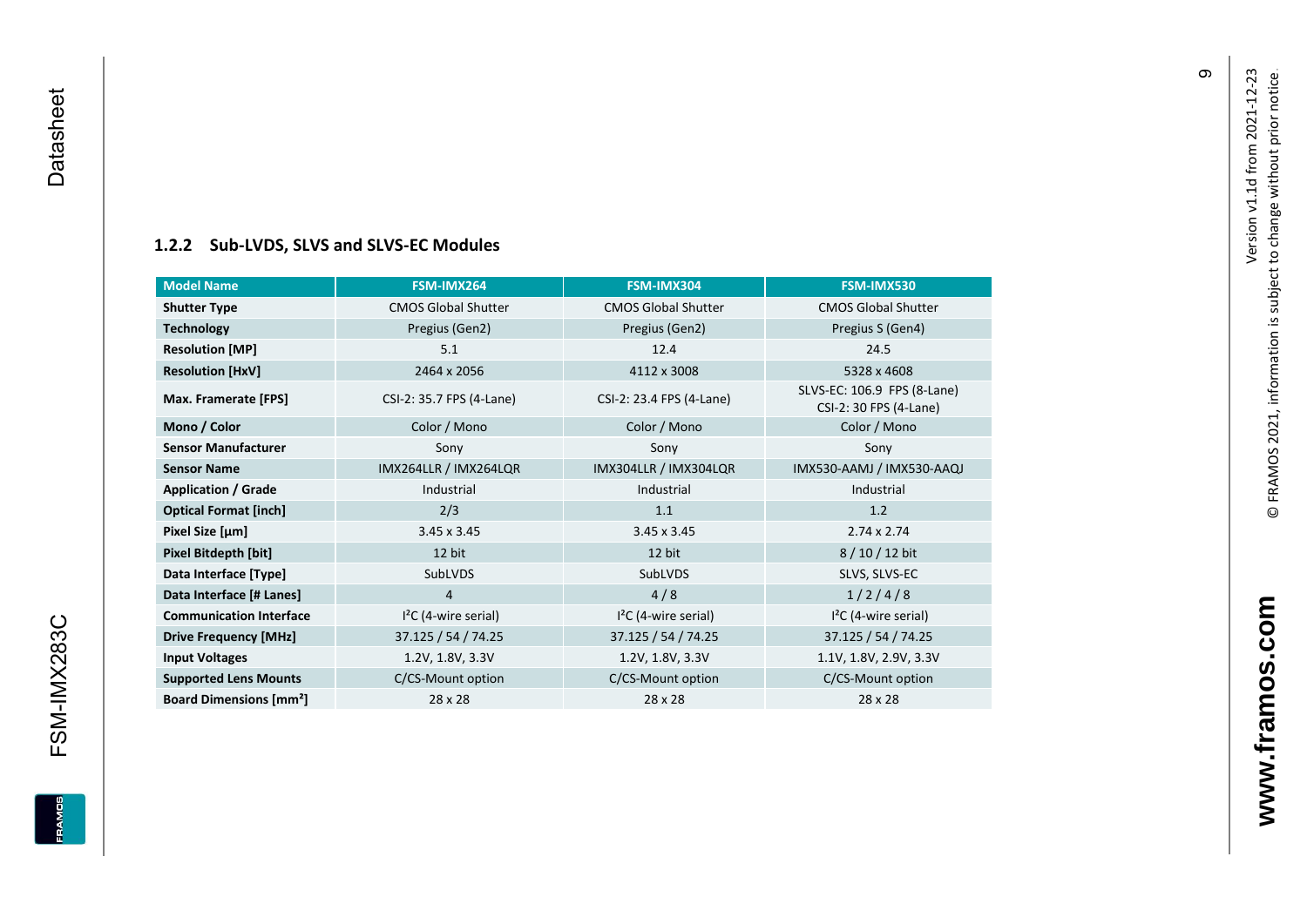# <span id="page-11-0"></span>**2 Software Package and Drivers**

As FRAMOS we know that the getting started with a new technology is the biggest challenge. The idea behind the Software Package is to enable embedded software engineers to get quickly to a streaming system and provide at the same time all tools that are needed to extend and adapt it according the individual needs of the application.

#### **What the software package and driver are:**

- A reference for a custom sensor implementation
- Demonstrating how to use the required interfaces
- Demonstrating how to communicate with the image sensor
- Demonstrating how to generaly initialize and configure the image sensor
- Provide initial image streaming output to the user space
- Demonstrating how to run basic image processing on pixel data

#### **Supported Processor Platforms**

The table below shows which platforms are supported by the standard driver package, and how many FSMs can at maximum be operated in parallel.

| <b>Sensor Module</b> | <b>NVIDIA</b><br><b>Jetson TX2</b> | <b>NVIDIA</b><br><b>AGX Xavier</b> | <b>NVIDIA</b><br><b>Jetson Nano,</b><br><b>TX2 NX, Xavier</b><br><b>NX</b> | <b>DragonBoard</b><br>410c | 96Boards<br><b>Consumer</b><br><b>Edition</b> | <b>Xilinx</b><br><b>Development</b><br><b>Boards</b> |  |
|----------------------|------------------------------------|------------------------------------|----------------------------------------------------------------------------|----------------------------|-----------------------------------------------|------------------------------------------------------|--|
| <b>FSM-AR0144</b>    | 4                                  |                                    | $\overline{2}$                                                             |                            |                                               |                                                      |  |
| <b>FSM-AR0521</b>    | $\overline{4}$                     |                                    | $\overline{2}$                                                             | $\overline{2}$             |                                               |                                                      |  |
| <b>FSM-AR1335</b>    | 4                                  |                                    | $\overline{2}$                                                             |                            |                                               |                                                      |  |
| FSM-HDP230           | $\overline{4}$                     | $\overline{4}$                     | $\overline{2}$                                                             |                            |                                               |                                                      |  |
| FSM-IMX264           | $\overline{2}$                     | $\overline{4}$                     | $\overline{\phantom{a}}$                                                   |                            |                                               |                                                      |  |
| FSM-IMX283           | $\overline{2}$                     | $\overline{4}$                     | $\overline{\phantom{a}}$                                                   |                            |                                               |                                                      |  |
| FSM-IMX290           | 4                                  |                                    | $\overline{2}$                                                             | $\overline{2}$             |                                               |                                                      |  |
| FSM-IMX296           | 4                                  |                                    | $\overline{2}$                                                             | $\overline{2}$             |                                               |                                                      |  |
| FSM-IMX297           | 4                                  |                                    | $\overline{2}$                                                             |                            |                                               |                                                      |  |
| FSM-IMX304           | $\overline{2}$                     | $\overline{4}$                     | $\overline{\phantom{a}}$                                                   |                            |                                               |                                                      |  |
| FSM-IMX327           | 4                                  |                                    | $\overline{2}$                                                             | $\overline{2}$             |                                               |                                                      |  |
| FSM-IMX334           | $\overline{2}$                     | $\overline{4}$                     | $\overline{\phantom{a}}$                                                   |                            | HW only, driver development                   |                                                      |  |
| FSM-IMX335           | 4                                  |                                    | $\overline{2}$                                                             |                            |                                               | on project basis.                                    |  |
| FSM-IMX412           | $\overline{4}$                     |                                    | $\overline{2}$                                                             | $\overline{2}$             |                                               |                                                      |  |
| FSM-IMX415           | 4                                  |                                    | $\overline{2}$                                                             |                            |                                               |                                                      |  |
| FSM-IMX462           | $\overline{\mathbf{4}}$            |                                    | $\overline{2}$                                                             |                            |                                               |                                                      |  |
| FSM-IMX464           | $\overline{4}$                     |                                    | $\overline{2}$                                                             |                            |                                               |                                                      |  |
| FSM-IMX477           | $\overline{4}$                     |                                    | $\overline{2}$                                                             |                            |                                               |                                                      |  |
| FSM-IMX485           | $\overline{4}$                     |                                    | $\overline{2}$                                                             |                            |                                               |                                                      |  |
| FSM-IMX565           | $\overline{4}$                     |                                    | $\overline{2}$                                                             |                            |                                               |                                                      |  |
| FSM-IMX577           | $\overline{4}$                     |                                    | $\overline{2}$                                                             |                            |                                               |                                                      |  |
| FSM-IMX585           | $\overline{4}$                     |                                    | $\overline{2}$                                                             |                            |                                               |                                                      |  |
| FSM-IMX678           | 4                                  |                                    | $\overline{2}$                                                             |                            |                                               |                                                      |  |
| FSM-IMX715           | $\overline{4}$                     |                                    | $\overline{2}$                                                             |                            |                                               |                                                      |  |
| FSM-IMX530           | $\overline{2}$                     | $\overline{4}$                     |                                                                            |                            |                                               | 1 <sup>1</sup>                                       |  |

*Table 1: Ecosystem Software Package - Supported number of FSMs per processing board*

<sup>1</sup> SLVS-EC based FPGA reference implementation as part of the SLVS-EC RX IP Core offering.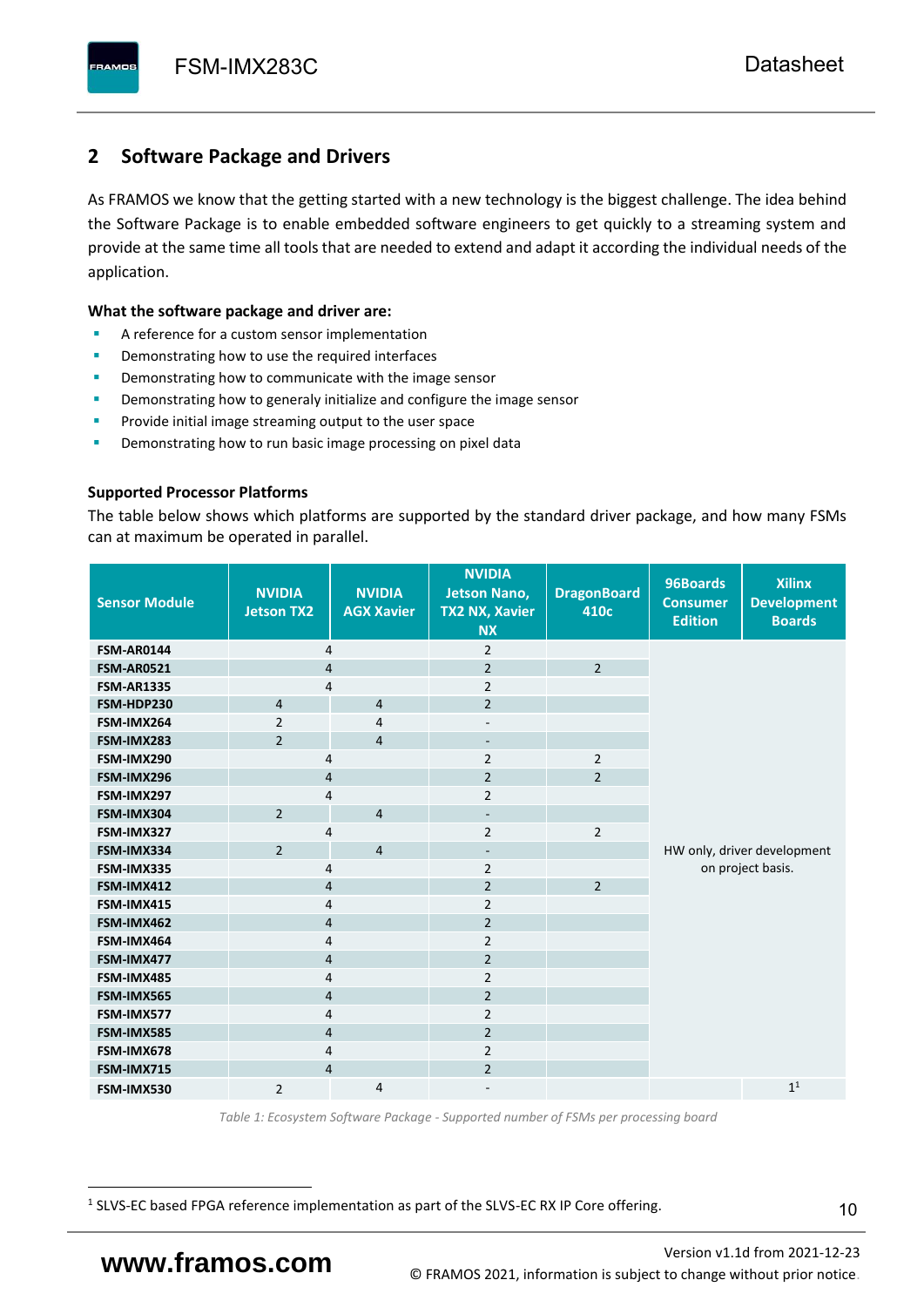### <span id="page-12-0"></span>**2.1 Reference Software: NVIDIA Jetson Family**

The software package provided with the Development Kits of the FRAMOS Sensor Module Ecosystem provided for NVIDIA Jetson platforms provides a reference implementation of sensor and device drivers for MIPI CSI-2. It contains a minimum feature set demonstrating how to utilize the platform specific data interface and communication implementation, as well as the initialization of the image sensor and implementation of basic features.

#### **Package Content:**

- Platform and device drivers with Linux for Tegra Support
- V4L2 based subdevice drivers (low-level C API)
- Streamlined V4L2 library (LibSV) providing generic C/C++ API
- Display Examples:
	- OpenCV (Software)
	- LibArgus (Hardware)

#### **Supported Devices:**

- **NVIDIA Jetson Nano Developer Kit (B01)**
- **NVIDIA Jetson TX2 Developer Kit**
- NVIDIA Jetson TX2 NX Developer Kit
- **NVIDIA Jetson Xavier NX Developer Kit**
- **NVIDIA Jetson AGX Xavier Developer Kit**

## <span id="page-12-1"></span>**2.1.1 Platform and Sensor Device Drivers**

The driver divides into two main parts that are configured in separate ways – the Image Modes and the General Features of the image sensor.

#### **Image Modes**

These are major attributes that have impact to the image data stream formatting. They require a static preconfiguration within the device tree (DT):

- Image / streaming resolution
- Pixel format / bit depth
- Data rate / lane configuration

Each driver provides access to  $3 - 5$  pre-built configurations, reflecting the main operation modes of the imager. Beside the full resolution, that is always available, they allow to receive image streams in common video resolutions like VGA, Full HD and UHD as they are supported or make sense by the imagers, and utilize sensor features like ROI and binning.

They act as an example for implementation and usage and are available as source. Due to the size limitation of the device tree, it is not possible to integrate an extensive set of options.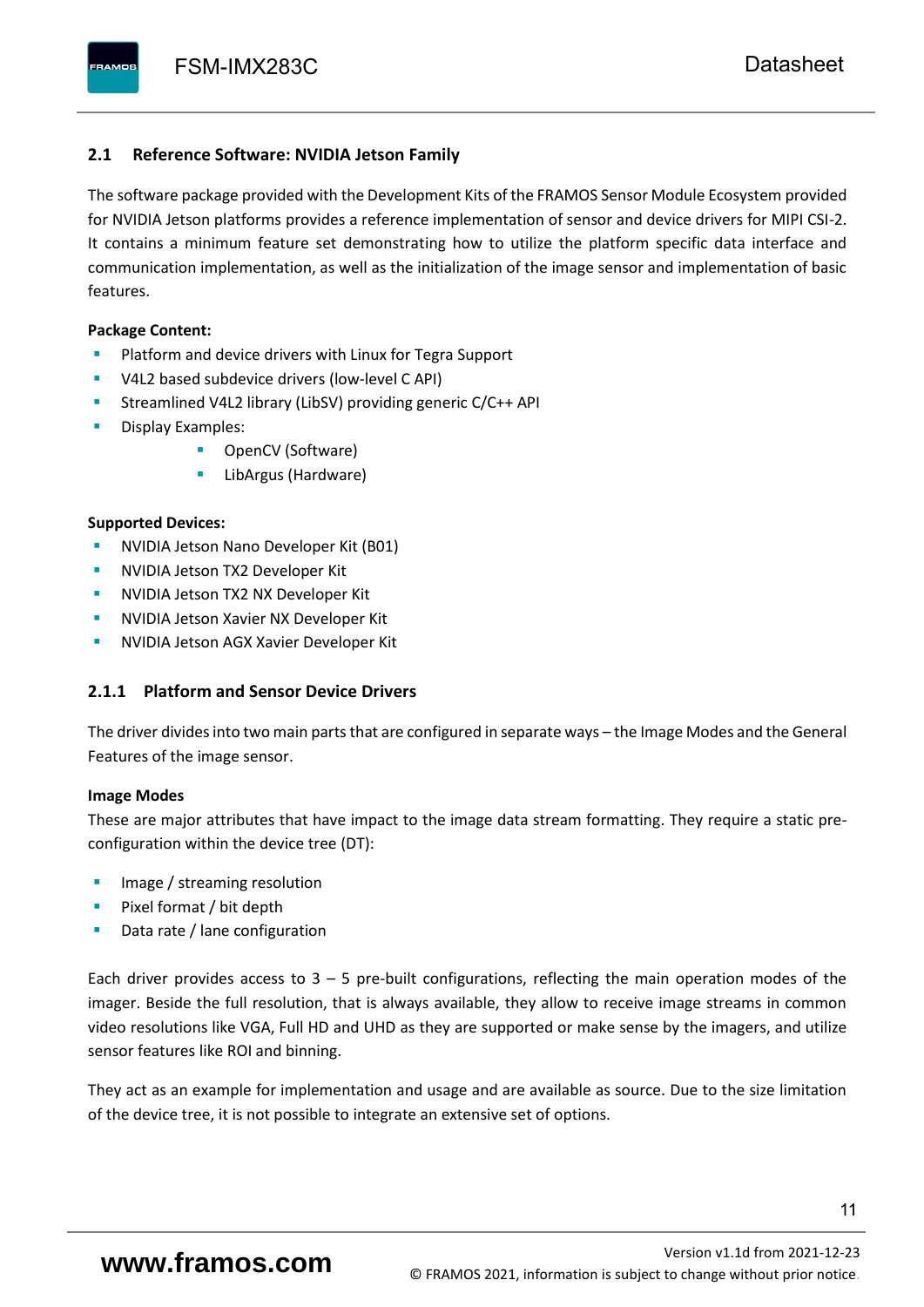#### **General Features**

These are attributes of the image sensor that do not manipulate the data stream formatting. The drivers provided with the Software Pack integrate the sensor features as shown in the table below.

| <b>Pre-Implemented</b><br><b>Features per</b><br><b>Model</b> | Gain (Analog / Digital) | <b>Frame Rate</b> | Exposure Time | Flip / Mirror | <b>IS Mode (Master / Slave)</b> | Sensor Mode ID | <b>Test Pattern Output</b> | <b>Black Level</b> | <b>HDR Output</b> | <b>Broadcast</b> | Data Rate | <b>Synchronizing Master</b> |                           |
|---------------------------------------------------------------|-------------------------|-------------------|---------------|---------------|---------------------------------|----------------|----------------------------|--------------------|-------------------|------------------|-----------|-----------------------------|---------------------------|
| <b>FSM-AR0144</b>                                             |                         |                   |               |               |                                 |                |                            |                    |                   |                  |           |                             |                           |
| <b>FSM-AR0521</b>                                             |                         |                   |               |               |                                 |                |                            |                    |                   |                  |           |                             |                           |
| <b>FSM-AR1335</b>                                             |                         |                   |               |               |                                 |                |                            |                    |                   |                  |           |                             |                           |
| FSM-HDP230                                                    |                         |                   |               |               |                                 |                |                            |                    |                   |                  |           |                             |                           |
| FSM-IMX264                                                    |                         |                   |               |               |                                 |                |                            |                    |                   |                  |           |                             |                           |
| FSM-IMX283                                                    |                         |                   |               |               |                                 |                |                            |                    |                   |                  |           |                             |                           |
| FSM-IMX290                                                    |                         |                   |               |               |                                 |                |                            |                    |                   |                  |           |                             |                           |
| FSM-IMX296                                                    |                         |                   |               |               |                                 |                |                            |                    |                   |                  |           |                             |                           |
| FSM-IMX297                                                    |                         |                   |               |               |                                 |                |                            |                    |                   |                  |           |                             |                           |
| FSM-IMX304                                                    |                         |                   |               |               |                                 |                |                            |                    |                   |                  |           |                             |                           |
| FSM-IMX327                                                    |                         |                   |               |               |                                 |                |                            |                    |                   |                  |           |                             |                           |
| FSM-IMX334                                                    |                         |                   |               |               |                                 |                |                            |                    |                   |                  |           |                             |                           |
| FSM-IMX335                                                    |                         |                   |               |               |                                 |                |                            |                    |                   |                  |           |                             |                           |
| FSM-IMX412                                                    |                         |                   |               |               |                                 |                |                            |                    |                   |                  |           |                             |                           |
| FSM-IMX415                                                    |                         |                   |               |               |                                 |                |                            |                    |                   |                  |           |                             |                           |
| FSM-IMX462                                                    |                         |                   |               |               |                                 |                |                            |                    |                   |                  |           |                             | V4L (libsv) and libargus  |
| FSM-IMX464                                                    |                         |                   |               |               |                                 |                |                            |                    |                   |                  |           |                             | V4L (libsv)               |
| FSM-IMX477                                                    |                         |                   |               |               |                                 |                |                            |                    |                   |                  |           |                             | Not Supported/Implemented |
| FSM-IMX485                                                    |                         |                   |               |               |                                 |                |                            |                    |                   |                  |           |                             |                           |
| FSM-IMX530                                                    |                         |                   |               |               |                                 |                |                            |                    |                   |                  |           |                             |                           |
| FSM-IMX565                                                    |                         |                   |               |               |                                 |                |                            |                    |                   |                  |           |                             |                           |
| FSM-IMX577                                                    |                         |                   |               |               |                                 |                |                            |                    |                   |                  |           |                             |                           |
| FSM-IMX565                                                    |                         |                   |               |               |                                 |                |                            |                    |                   |                  |           |                             |                           |
| FSM-IMX585                                                    |                         |                   |               |               |                                 |                |                            |                    |                   |                  |           |                             |                           |
| FSM-IMX678                                                    |                         |                   |               |               |                                 |                |                            |                    |                   |                  |           |                             |                           |
| FSM-IMX715                                                    |                         |                   |               |               |                                 |                |                            |                    |                   |                  |           |                             |                           |

*Table 2: Supported sensor features on NVIDIA Jetson Family*

Further features, as they are supported by the image sensor, can be integrated into the driver sources using the image sensor datasheet.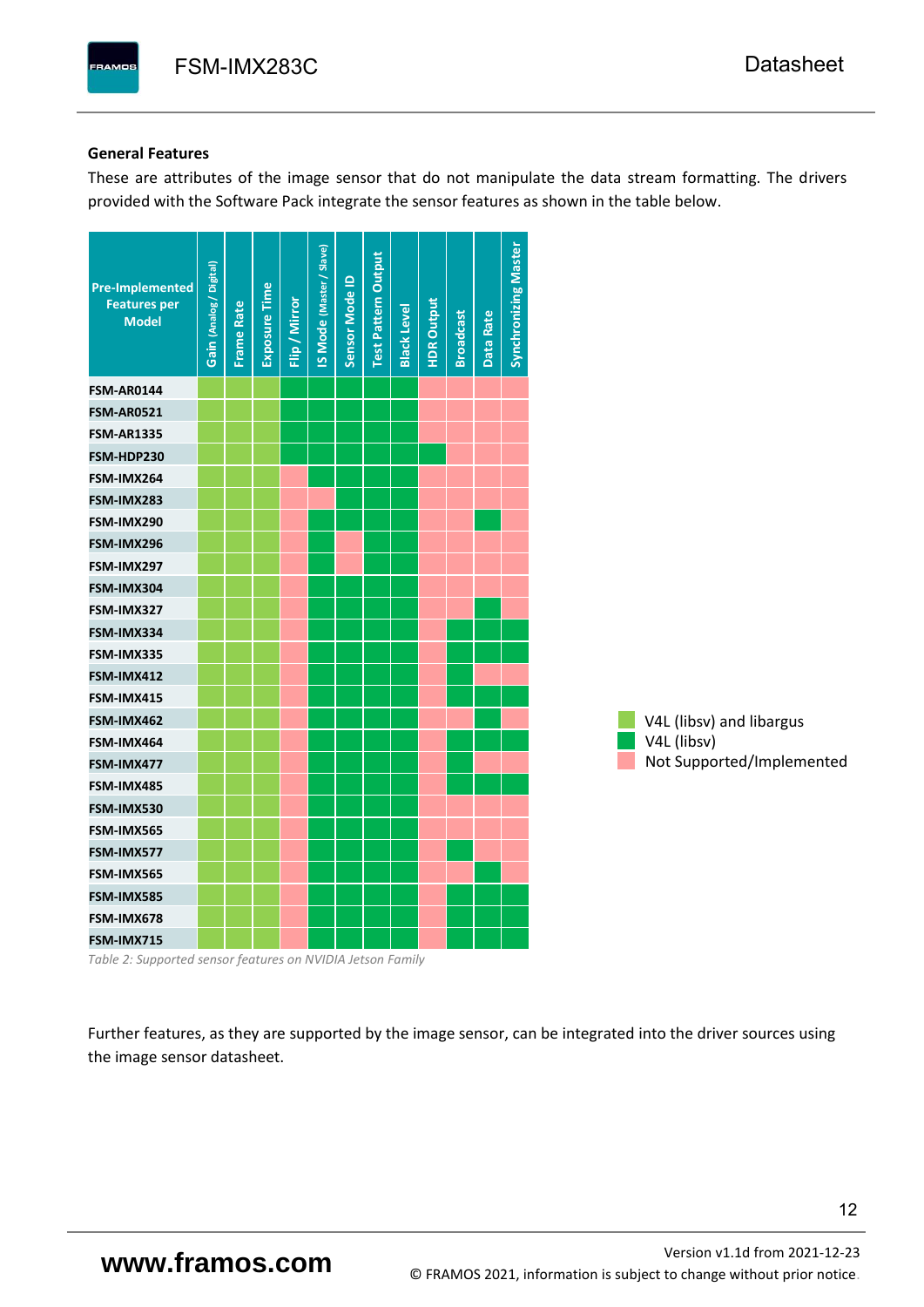# <span id="page-14-0"></span>**2.1.2 Image Pre-Processing Examples**

The provided image processing examples show the general mechanisms of data handling for an image processing using 3<sup>rd</sup>-party libraries. The OpenCV example provides data that is raw (mono) or demosaiced (color) and not further optimized for visual experience, while the LibArgus examples leverages the discrete ISP (Image Signal Processor) inside the Jetson SoC to optimize image reproduction.

# **Argus Camera Example:**

- Using hard ISP in NVIDIA Jetson SoCs, most performant option for image preprocessing
- Only applicable for color sensors (color processing can't be disabled)
- Most performant option
- Utilizing libArgus closed source library, support and tuning on individual basis through FRAMOS
- Example Implementation: Shows Demo Tuning per FSM Devkit

|                               | <b>Xavier</b><br>(AGX, NX) | Tegra X2<br>(TX2, TX2 NX) | Tegra X1<br>(TX1, Nano) |
|-------------------------------|----------------------------|---------------------------|-------------------------|
|                               | <b>Performance</b>         |                           |                         |
| Max. # of streams through ISP | 16                         | 12                        | 6                       |
| Pixel Bandwidth (max.)        | 2 Gpix/s                   | $1.4$ Gpix/s              | $1.4$ Gpix/s            |
| Image Resolution (max.)       | 64 MP                      | 24 MP                     | 24 MP                   |
| Image Width (max.)            | 6144 px                    | 6144 px                   | 6144 px                 |

*Table 3: ISP capabilities / limitations of NVIDIA Jetson Family*

The software package provided with our FSM Devkits contains a functionally and performance limited example configuration for the Jetson ISP. The configuration is sensor and lens related and demonstrates the combination of our standard kit in environments that are illuminated with fluorescent light, like in office or laboratory.

| <b>Supported Features in Default Configuration</b>                |                                             |  |  |  |  |  |  |
|-------------------------------------------------------------------|---------------------------------------------|--|--|--|--|--|--|
| Lens Considered (Type)                                            | Yes (Devkit Lens)                           |  |  |  |  |  |  |
| IR Cut Filter (Type)                                              | Yes (650nm/50%)                             |  |  |  |  |  |  |
| <b>Sensor Configuration</b>                                       | <b>Driver Default</b>                       |  |  |  |  |  |  |
| <b>Demosaic</b>                                                   | Yes <sup>2</sup>                            |  |  |  |  |  |  |
| <b>Black Level Compensation</b>                                   | <b>Yes (Calibrated)</b>                     |  |  |  |  |  |  |
| <b>Bad Pixel Correction</b>                                       | <b>Yes (Calibrated)</b>                     |  |  |  |  |  |  |
| <b>Color Correction</b>                                           | <b>Yes (Calibrated)</b>                     |  |  |  |  |  |  |
| Auto White Balance (A, TL84, D65)                                 | Limited (Calibrated for TL84 only)          |  |  |  |  |  |  |
| <b>Manual White Balancing</b>                                     | Limited (Not Calibrated)                    |  |  |  |  |  |  |
| Lens Shading / Falloff Correction                                 | Limited (Calibrated for Devkit lens)        |  |  |  |  |  |  |
| <b>Noise Reduction</b>                                            | Limited (Not Calibrated)                    |  |  |  |  |  |  |
| <b>Sharpening</b>                                                 | Limited (Not Calibrated)                    |  |  |  |  |  |  |
| Auto Exposure, Gain, Gamma,<br><b>Color/Tone, Contrast Tuning</b> | <b>Requires Application Specific Tuning</b> |  |  |  |  |  |  |

*Table 4: Default tuning of NVIDIA Jetson, supplied with FSM Devkits*

<sup>&</sup>lt;sup>2</sup> Demosaicing is always active and can't be disabled. For monochrome sensors refer to libSV to bypass the ISP.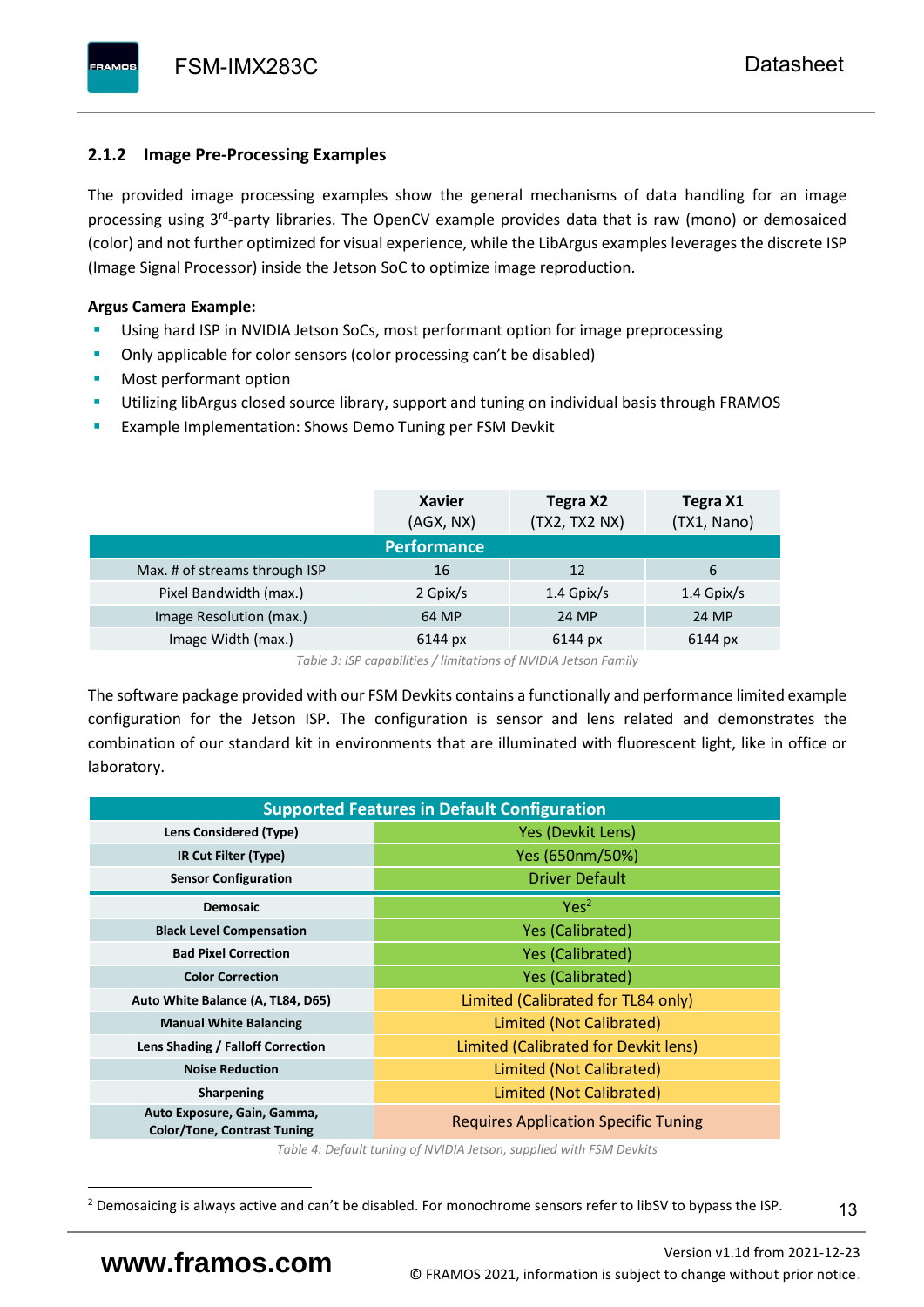To archive best performance and stable results also in variable lighting conditions, a fully featured calibration will be required. As NVIDIA camera partner, FRAMOS provides full ISP configurations for standard setups on request. Further, full custom calibration services considering lens and application specific requirements for sophisticated applications are provided on per project basis.

#### **OpenCV Example:**

- Open software library
- Easy to use and large feature set
- **•** Very resource hungry (CPU)
- Not recommended for pre-processing
- **Example Implementation: Demosaicing, Displaying**

Due to limited performance and extreme resource utilization, the image processing support utilizing the CPU will not be further enhanced.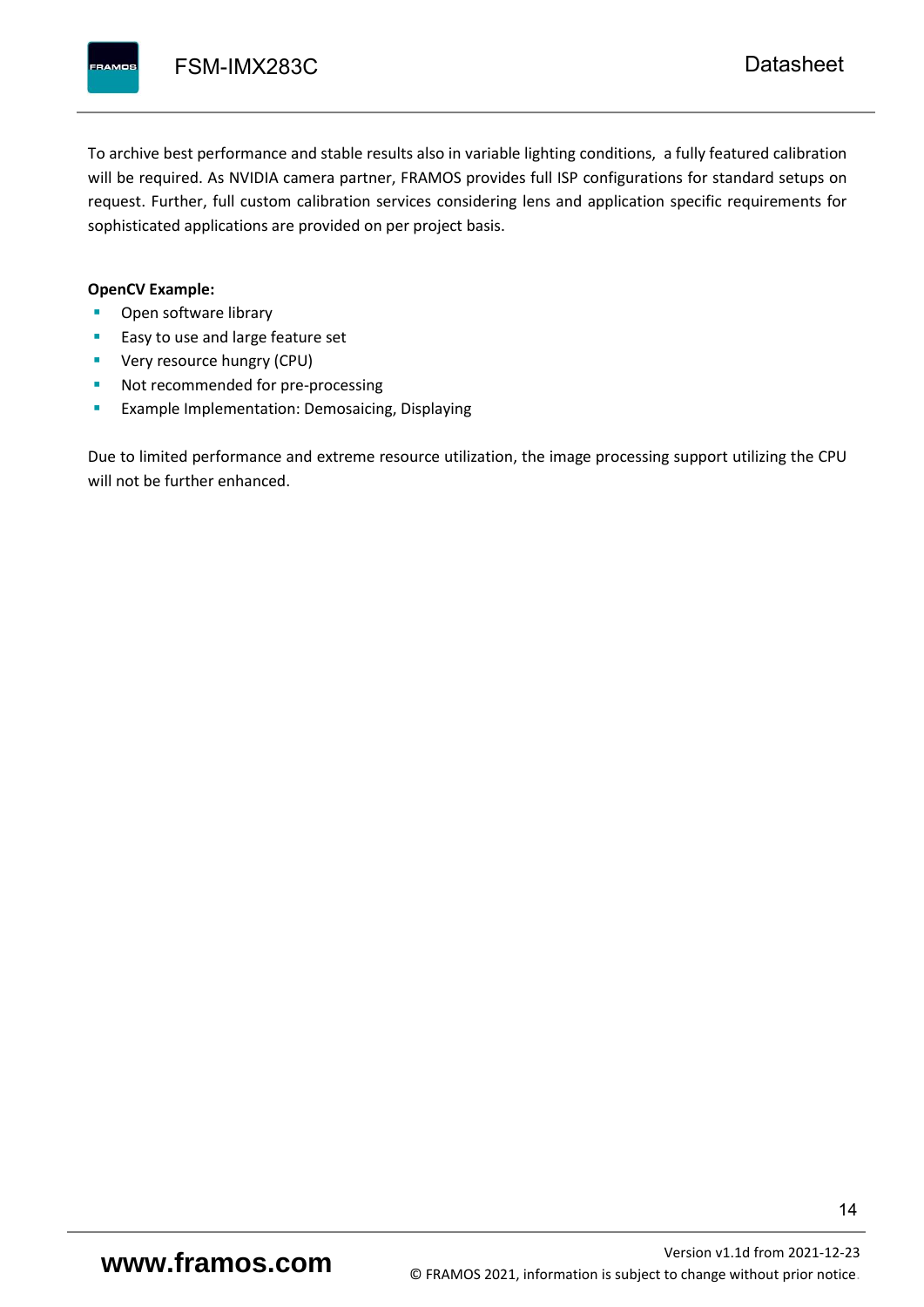# <span id="page-16-0"></span>**3 Ecosystem Compatibility Matrix**

# <span id="page-16-1"></span>**3.1 Hardware Support**

The following matrix shows the compatibility of FSMs, FSAs and FPAs to each other. The FSAs differentiate to each other by supplied voltages, power up sequence, generated clock (oscillator) and physical attributes.

| <b>Item</b> | FSM-IMX477<br>FSM-IMX577                                | FSM-IMX290<br>FSM-IMX327<br>FSM-IMX334<br>FSM-IMX335<br>FSM-IMX412 FSM-IMX462<br>FSM-IMX464<br><b>FSM-IMX485</b> | <b>FSM-IMX296</b><br>FSM-IMX297                         | <b>FSM-AR0521</b><br><b>FSM-AR1335</b>                  | FSM-IMX415<br><b>FSM-IMX715 FSM-IMX283</b>              |                                            | <b>FSM-AR0144</b>                                       | FSM-HDP230                                              | FSM-IMX565<br>FSM-IMX585<br>FSM-IMX678                  |
|-------------|---------------------------------------------------------|------------------------------------------------------------------------------------------------------------------|---------------------------------------------------------|---------------------------------------------------------|---------------------------------------------------------|--------------------------------------------|---------------------------------------------------------|---------------------------------------------------------|---------------------------------------------------------|
| FSA-FT1/A   | FPA-4.A/TXA<br>FPA-A/NVN<br>FPA-2.A/96B<br>FPA-ABC/XX13 |                                                                                                                  |                                                         |                                                         |                                                         |                                            |                                                         |                                                         |                                                         |
| FSA-FT3/A   |                                                         | FPA-4.A/TXA<br>FPA-A/NVN <sup>4</sup><br>FPA-2.A/96B<br>FPA-ABC/XX13                                             |                                                         |                                                         |                                                         |                                            |                                                         |                                                         |                                                         |
| FSA-FT6/A   |                                                         |                                                                                                                  | FPA-4.A/TXA<br>FPA-A/NVN<br>FPA-2.A/96B<br>FPA-ABC/XX13 |                                                         |                                                         |                                            |                                                         |                                                         |                                                         |
| FSA-FT7/A   |                                                         |                                                                                                                  |                                                         | FPA-4.A/TXA<br>FPA-A/NVN<br>FPA-2.A/96B<br>FPA-ABC/XX13 |                                                         |                                            |                                                         |                                                         |                                                         |
| FSA-FT11/A  |                                                         |                                                                                                                  |                                                         |                                                         | FPA-4.A/TXA<br>FPA-A/NVN<br>FPA-2.A/96B<br>FPA-ABC/XX13 |                                            |                                                         |                                                         |                                                         |
| FSA-FT12/A  |                                                         |                                                                                                                  |                                                         |                                                         |                                                         | FPA-4.A/TXA<br>FPA-2.A/96B<br>FPA-ABC/XX13 |                                                         |                                                         |                                                         |
| FSA-FT13/A  |                                                         |                                                                                                                  |                                                         |                                                         |                                                         |                                            | FPA-4.A/TXA<br>FPA-A/NVN<br>FPA-2.A/96B<br>FPA-ABC/XX13 |                                                         |                                                         |
| FSA-FT19/A  |                                                         |                                                                                                                  |                                                         |                                                         |                                                         |                                            |                                                         | FPA-4.A/TXA<br>FPA-A/NVN<br>FPA-2.A/96B<br>FPA-ABC/XX13 |                                                         |
| FSA-FT26/A  |                                                         |                                                                                                                  |                                                         |                                                         |                                                         |                                            |                                                         |                                                         | FPA-4.A/TXA<br>FPA-A/NVN<br>FPA-2.A/96B<br>FPA-ABC/XX13 |

### <span id="page-16-2"></span>**Sensor Modules with MIPI CSI-2 (D-PHY) Output**

*Table 5: Ecosystem Compatibility Matrix – Native CSI-2 (D-PHY) FSMs*

<sup>&</sup>lt;sup>3</sup> Not verified, Xilinx Development Board with hard MIPI CSI-2 / D-PHY interface.

<sup>4</sup> FSM-IMX334 is not supported due to the sensor requiring 4-lanes MIPI.